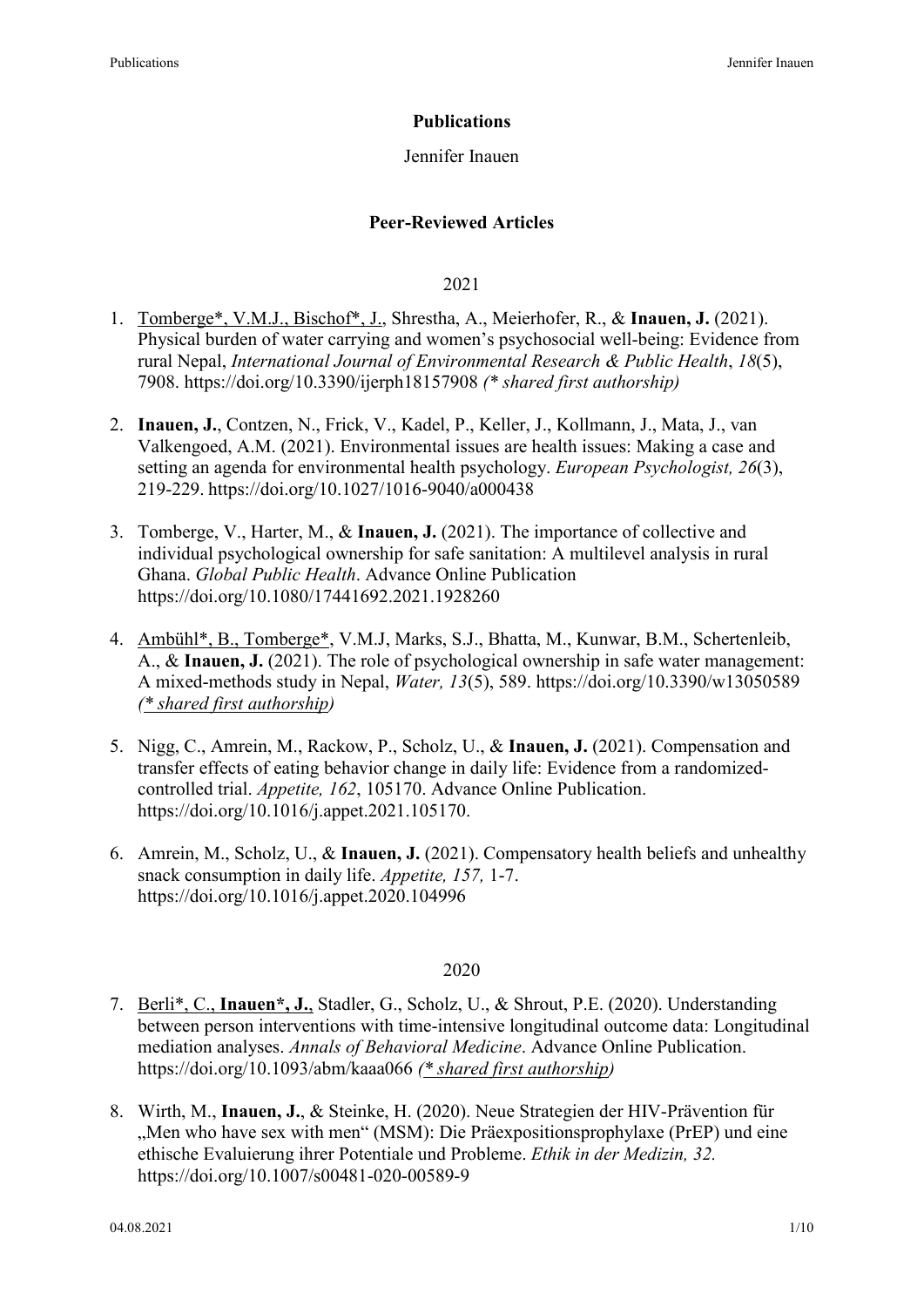- 9. Hoffmann, S., Feldmann, U., Bach, P.M., Binz, C., Farrelly, M., Frantzeskaki, N., Hiessl, H., **Inauen, J.**, Larsen, T.A., Lienert, J., Londong, J., Lüthi, C., Maurer, M., Mitchell, C., Morgenroth, E., Nelson, K.L., Scholten, L., Truffer, B., & Udert, K. (2020). A research agenda for the future of urban water management: Exploring the potential of non-grid, small-grid, and hybrid solutions. *Environmental Science & Technology*. https://doi.org/10.1021/acs.est.9b05222
- 10. Diemer\*, N., Staudacher\*, P., Atuhaire, A., Fuhrimann, S., & **Inauen, J.** (2020). Smallholder farmers' information behavior differs for organic versus conventional pest management strategies: A qualitative study in Uganda. *Journal of Cleaner Production, 257,* 1-9*.* https://doi.org/10.1016/j.jclepro.2020.120465 *(\* shared first authorship)*
- 11. **Inauen, J.**, Lilje, J., & Mosler, H.-J. (2020). Refining hand washing interventions by identifying active ingredients: A cluster-randomized controlled trial in rural Zimbabwe. *Social Science & Medicine, 245.* doi:10.1016/j.socscimed.2019.112712
- 12. Harter, M., **Inauen, J.**, & Mosler, H.-J. (2020). How does Community-Led Total Sanitation (CLTS) promote latrine construction, and can it be improved? A clusterrandomized controlled trial in Ghana. *Social Science & Medicine, 245.* doi:10.1016/j.socscimed.2019.112705

#### 2019

- 13. Harter, M., Contzen, N., & **Inauen, J.** (2019). The role of social identification for achieving an open-defecation free environment: A cluster-randomized, controlled trial of Community-Led Total Sanitation in Ghana. *Journal of Environmental Psychology, 66*, 1- 8. doi: 10.1016/j.jenvp.2019.101360
- 14. Landes, F.C., **Inauen, J.**, Ponce-Canchihuamán, J., Markowski, K., Ellis, T.K., & van Geen, A. (2019). Does involving parents in soil sampling identify causes of child exposure to lead? A case-study of community engagement in mining-impacted towns in Peru. *GeoHealth*, *3*. doi:10.1029/2019GH000200
- 15. Kwasnicka, D., **Inauen, J.**, Nieuwenboom, W., Nurmi, J., Schneider, A., Short, C.E. … Naughton, F. (2019). Challenges and solutions for N-of-1 design studies in health psychology, *Health Psychology Review, 13*(2), 163-178. doi:10.1080/17437199.2018.1564627

#### 2018

- 16. **Inauen, J.**, Stocker, A., & Scholz, U. (2018). Why and for whom may coping planning have adverse effects? A moderated mediation analysis. *Applied Psychology: Health and Well-Being, 10*(2), 272-289*.* doi:10.1111/aphw.12130
- 17. **Inauen, J.**, Radtke, T., Rennie, L., Scholz, U., & Orbell, S. (2018). Transfer or compensation? An experiment testing the effects of actual and imagined exercise on eating behavior. *Swiss Journal of Psychology*, *77*(2). 59-67. doi: 10.1024/1421- 0185/a000207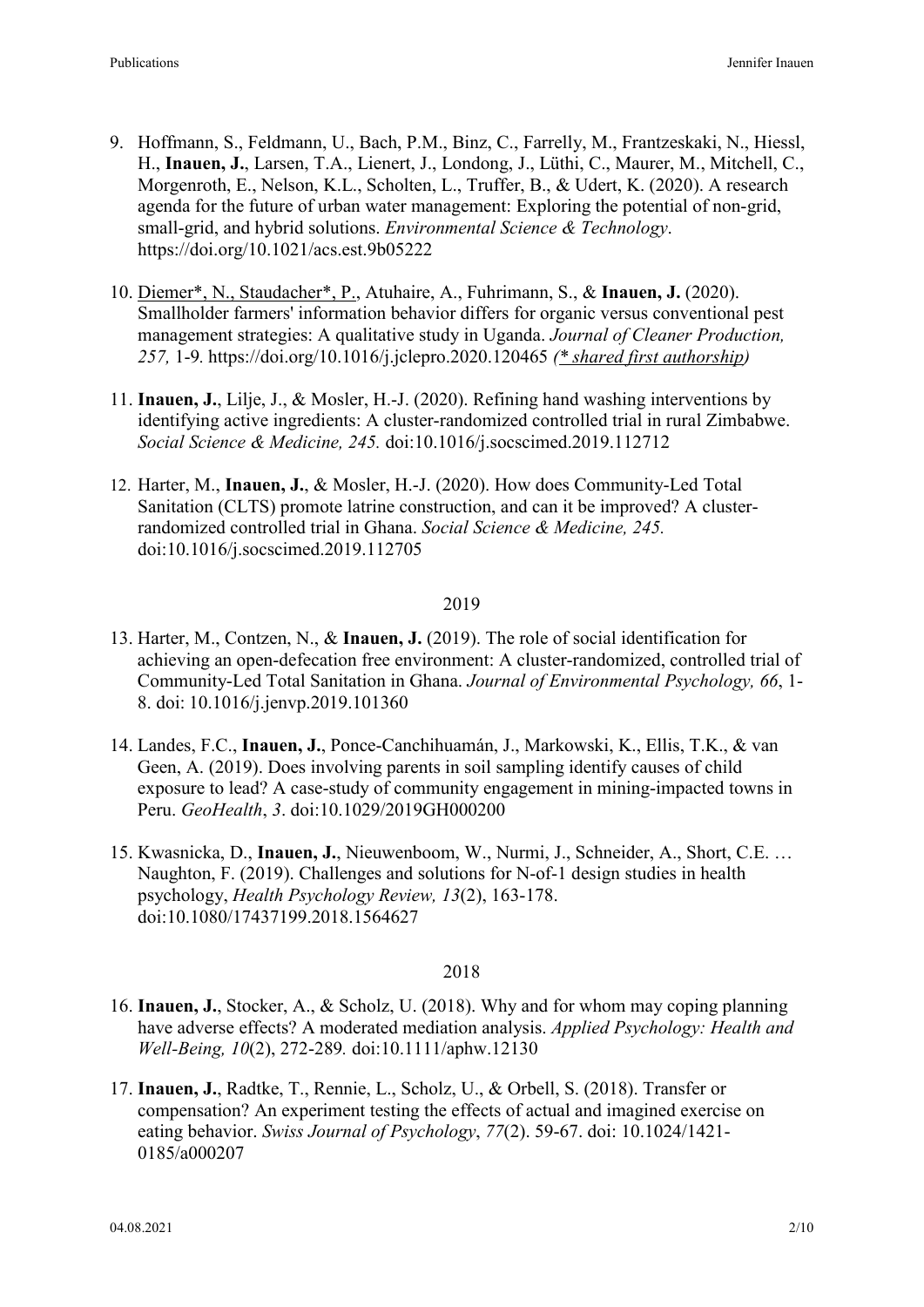### 2017

- 18. Amrein, M., Rackow, P., **Inauen, J.**, Radtke, T., & Scholz, U. (2017). The role of compensatory health beliefs in eating behavior change: A mixed method study, *Appetite, 116*, 1-10. doi:10.1016/j.appet.2017.04.016
- 19. **Inauen, J.**, Bolger, N., Shrout, P.E., Stadler, G., Amrein, M., Rackow, P., & Scholz, U. (2017). Using smartphone-based support groups to promote healthy eating: A randomized trial in daily life. *Applied Psychology: Health and Well-Being, 9*(3), 303–323. doi: 10.1111/aphw.12093
- 20. Bierbauer, W., **Inauen, J.**, Schäfer, S., Kleemeyera, M.M., Lüscher, J., König, C., . . . Scholz, U. (2017). Health behavior change in older adults: Testing the health action process approach at the inter- and intraindividual level. *Applied Psychology: Health and Well-Being, 9*(3), 324–348. doi:10.1111/aphw.12094
- 21. **Inauen, J.**, Bierbauer, W., Lüscher, J., König, C., Tobias, R., Ihle, A., . . . Scholz, U. (2017). Assessing adherence to multiple medications and in daily life among patients with multimorbidity. *Psychology & Health*, 32(10), 1233-1248*.*  doi:10.1080/08870446.2016.1275632
- 22. George, C. M., **Inauen, J.**, Perrin, J., Tighe, J., Hasan, K., Rahman, M. S., & Zheng, Y. (2017). Behavioral determinants of switching to arsenic safe water wells: An analysis of a randomized controlled trial of health education interventions coupled with water arsenic testing. *Health Education & Behavior, 44*(1), 92-102. doi: 10.1177/1090198116637604
- 23. Ihle, A., **Inauen, J.**, Scholz, U., König, C., Holzer, B., Zimmerli, L., … Kliegel, M. (2017). Prospective and retrospective memory are differentially related to self-rated omission and commission errors in medication adherence in multimorbidity. *Applied Neuropsychology: Adult*, *24*(6), 505-511. doi:10.1080/23279095.2016.1209675

#### 2016

- 24. Berli, C., Stadler, G., **Inauen, J.**, & Scholz, U. (2016). Action control in dyads: A randomized controlled trial to promote physical activity in everyday life. *Social Science & Medicine, 163*, 89-97. doi:10.1016/j.socscimed.2016.07.003
- 25. **Inauen, J.**, Shrout, P., Bolger, N., Stadler, G., & Scholz, U. (2016). Mind the gap? An intensive longitudinal study of between-person and within-person intention-behavior relations. *Annals of Behavioral Medicine, 50*, 516-522. doi:10.1007/s12160-016-9776-x
- 26. **Inauen, J.**, & Mosler, H.-J. (2016). Mechanisms of maintenance: Long-term effects of theory-based interventions to promote safe water consumption. *Psychology & Health, 31*(2), 166-183. doi:10.1080/08870446.2015.1085985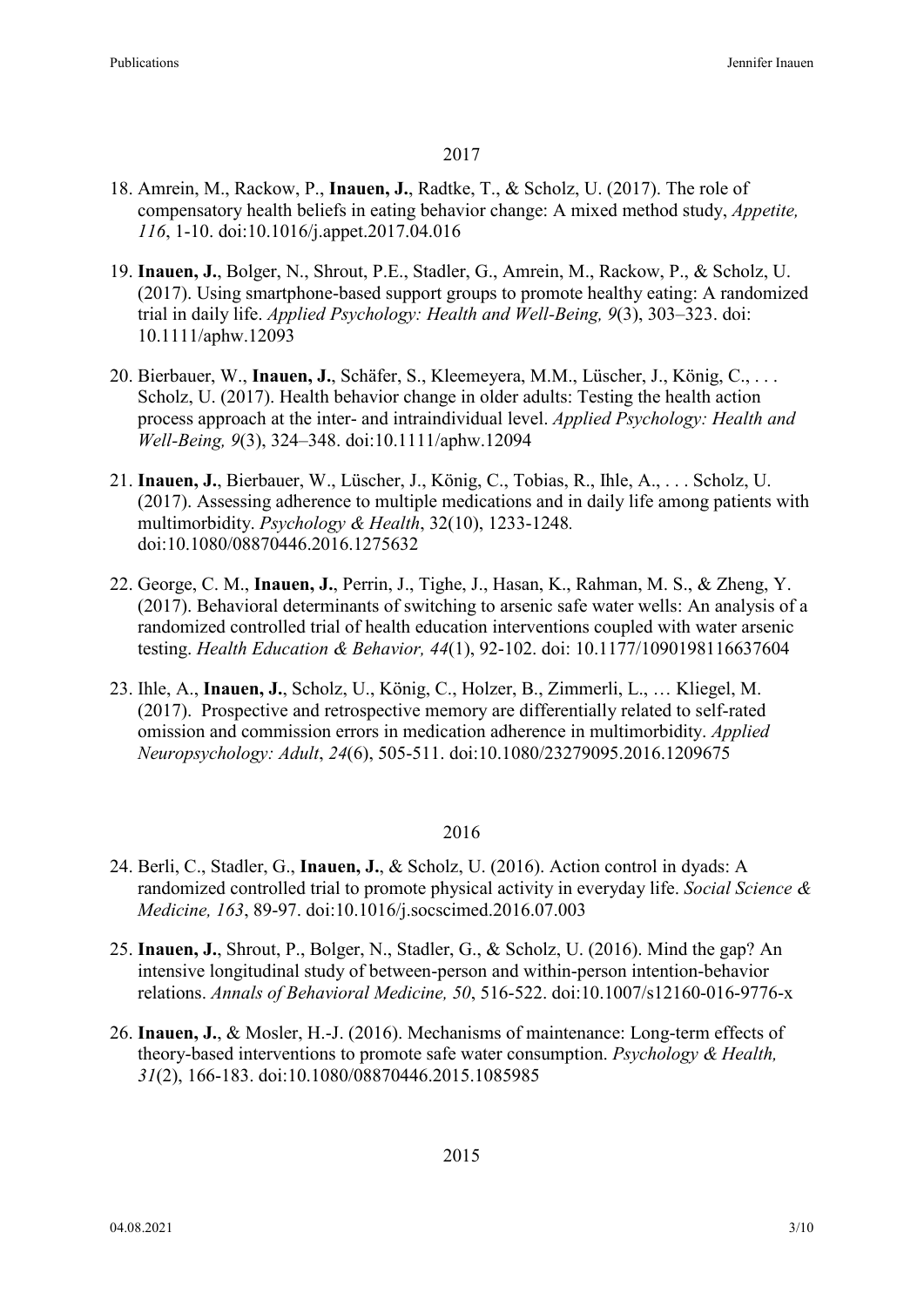27. Contzen, N., & **Inauen, J.** (2015). Social-cognitive factors mediating intervention effects on handwashing: A longitudinal study. *Journal of Behavioral Medicine, 38*(6), 956-969. doi: 10.1007/s10865-015-9661-2

## 2014

- 28. Hossain, M. M., & **Inauen, J.** (2014). Differences in stakeholders' and end users' preferences of arsenic mitigation options in Bangladesh. *Journal of Public Health, 22*, 335-350. doi:10.1007/s10389-014-0625-8
- 29. **Inauen, J.**, Tobias, R., & Mosler, H.-J. (2014). The role of commitment strength in enhancing safe water consumption: Mediation analysis of a cluster-randomised trial. *British Journal of Health Psychology, 19*, 701-719. doi:10.1111/bjhp.12068
- 30. **Inauen, J.**, & Mosler, H.-J. (2014). Developing and testing theory-based and evidencebased interventions to promote switching to arsenic-safe wells in Bangladesh. *Journal of Health Psychology, 19*(12), 1483–1498. doi:10.1177/1359105313493811
- 31. Johnston, R. B., Hug, S., **Inauen, J.**, Khan, N. I., Mosler, H.-J., & Yang, H. (2014). Enhancing arsenic mitigation in Bangladesh: Findings from institutional, psychological, and technical investigations. *Science of the Total Environment, 488*, 477-483. doi:10.1016/j.scitotenv.2013.11.143
- 32. Radtke, T., **Inauen, J.**, Rennie, L., Orbell, S., & Scholz, U. (2014). Trait versus state: Effects of dispositional and situational compensatory health beliefs on high calorie snack consumption. *Zeitschrift für Gesundheitspsychologie*, *22*(4), 156-164. doi: 10.1026/0943- 8149/a000125

#### 2013

- 33. George, C. M., **Inauen, J.**, Rahman, M. S., & Zheng, Y. (2013). The effectiveness of educational interventions to enhance the adoption of fee-based arsenic testing in Bangladesh: A cluster randomized controlled trial. *American Journal of Tropical Medicine & Hygiene, 89*(1), 138-144*.* doi:10.4269/ajtmh.12-0664
- 34. **Inauen, J.**, Hossain, M. M., Johnston, R., & Mosler, H.-J. (2013). Acceptance and use of eight arsenic-safe drinking water options in Bangladesh. *PLoS ONE, 8*(1), e53640. doi:10.1371/journal.pone.0053640
- 35. **Inauen, J.**, Tobias, R., & Mosler, H.-J. (2013). Predicting water consumption habits for seven arsenic-safe water options in Bangladesh. *BMC Public Health, 13.*  doi:10.1186/1471-2458-13-417

#### 2010

36. Mosler, H.-J., Blöchliger, O. R., & **Inauen, J.** (2010). Personal, social, and situational factors influencing the consumption of drinking water from arsenic-safe deep tubewells in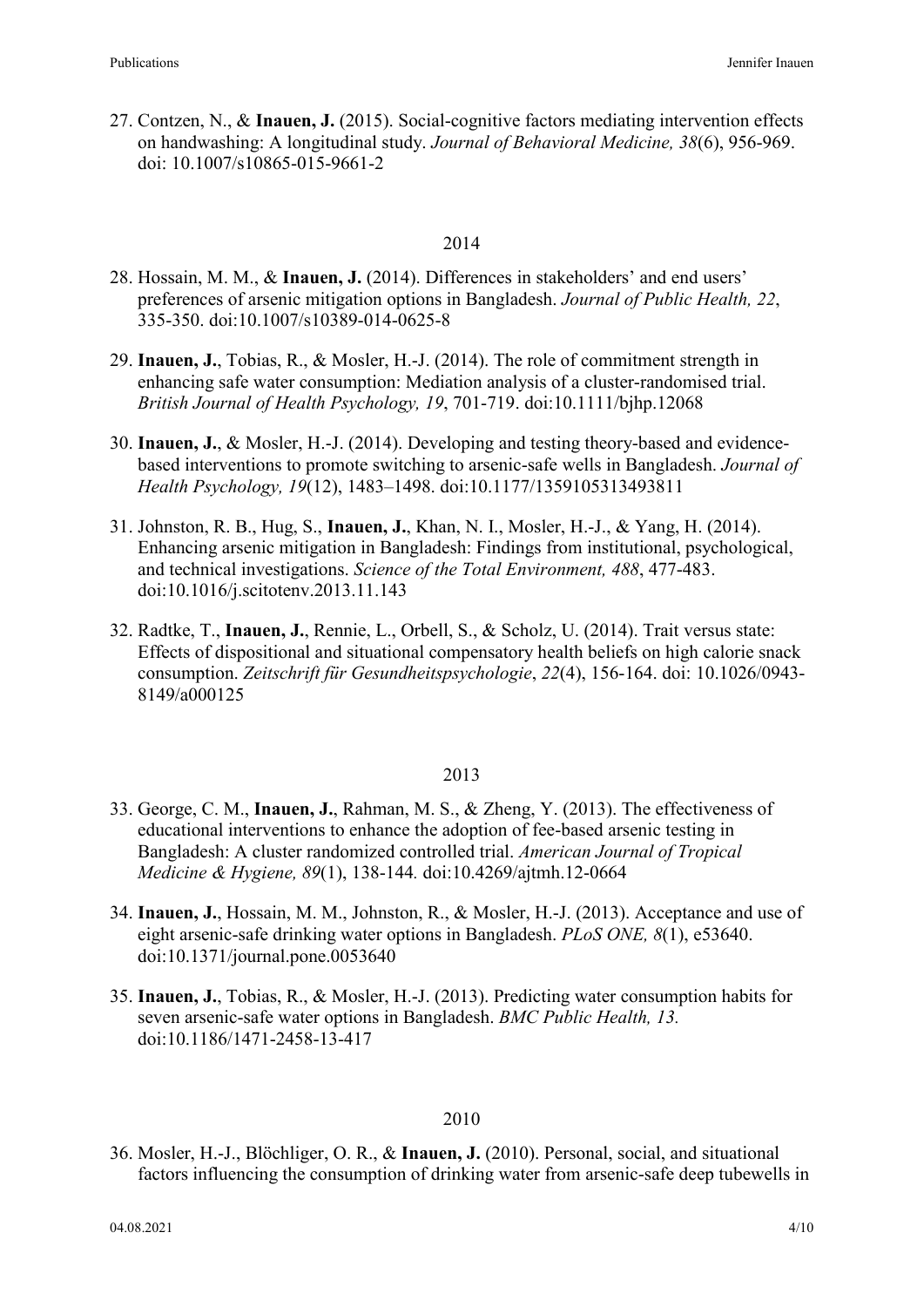Bangladesh. *Journal of Environmental Management, 91*, 1316–1323. doi:10.1016/j.jenvman.2010.02.012

37. Tobias, R. & **Inauen, J.** (2010). Gathering time-series data for evaluating behaviorchange campaigns in developing countries: Reactivity of diaries and interviews. *Evaluation Review, 34,* 367–390. doi:10.1177/0193841X10383940

### **Not peer-reviewed contributions to scientific journals**

- Schnyder, N., Baggio, S., Rossegger, A., Endrass, J., Cunha Gonçalves, L., **Inauen, J.** (2021). Adherence to public health measures during the COVID-19 pandemic: The pivotal role of behavioural science. *Swiss Medical Weekly.*
- **Inauen, J.**, & Zhou, G. (2020). Health and well-being in the early stages of the Covid-19 pandemic: Insights from applied psychology. *Applied Psychology: Health and Well-Being, 4,* 1-9. https://doi.org/10.1111/aphw.12245

### **Book Chapter**

**Inauen, J.**, & Scholz, U. (2015). Behavior modification. In N.A. Pachana (Ed.), *Encyclopedia of Geropsychology,* Singapore: Springer.

## **Articles in Scientific Magazines**

- Ambuehl, B., Ghosh, A.K., Singh, B.K., Kumar, M., Marks, S., & **Inauen, J.** (2020). Psychological ownership and habits for long-lasting safe water infrastructure. *Sandec News, 21*, 36-37. [https://www.eawag.ch/fileadmin/Domain1/Abteilungen/sandec/publikationen/news/ne](https://www.eawag.ch/fileadmin/Domain1/Abteilungen/sandec/publikationen/news/news_21.pdf) [ws\\_21.pdf](https://www.eawag.ch/fileadmin/Domain1/Abteilungen/sandec/publikationen/news/news_21.pdf)
- **Inauen, J.** (2020). Der Klimawandel ist ein Gesundheitsproblem. Welchen Beitrag zur Lösung kann die Psychologie leisten? *Psychoscope, 4*, 15-17. https://www.psychologie.ch/fr/psychoscope-42020
- **Inauen, J.**, & Marks, S. (2017). The role of ownership in sustainable safe water supply. *Transfer – Werbeforschung und Praxis.*
- Knittle, K., Morrison, L., **Inauen, J.**, Warner, L.M., Kassavou, K., Naughton, F., & Michie, S. (2016). mHealth: Past success, future challenges, and the role of the EHPS. *The European Health Psychologist, 18*(6), 266-272.
- Mosler, H.-J., Huber, A., **Inauen, J.**, & Tobias, R. (2012). How to achieve evidence-based behavioural change. *Sandec News, 13*, 14-15.
- Huber, A., **Inauen, J.**, & Mosler, H.-J. (2011). Increasing safe water consumption in Bangladesh and Ethiopia, *Sandec News, 12*, 6-7.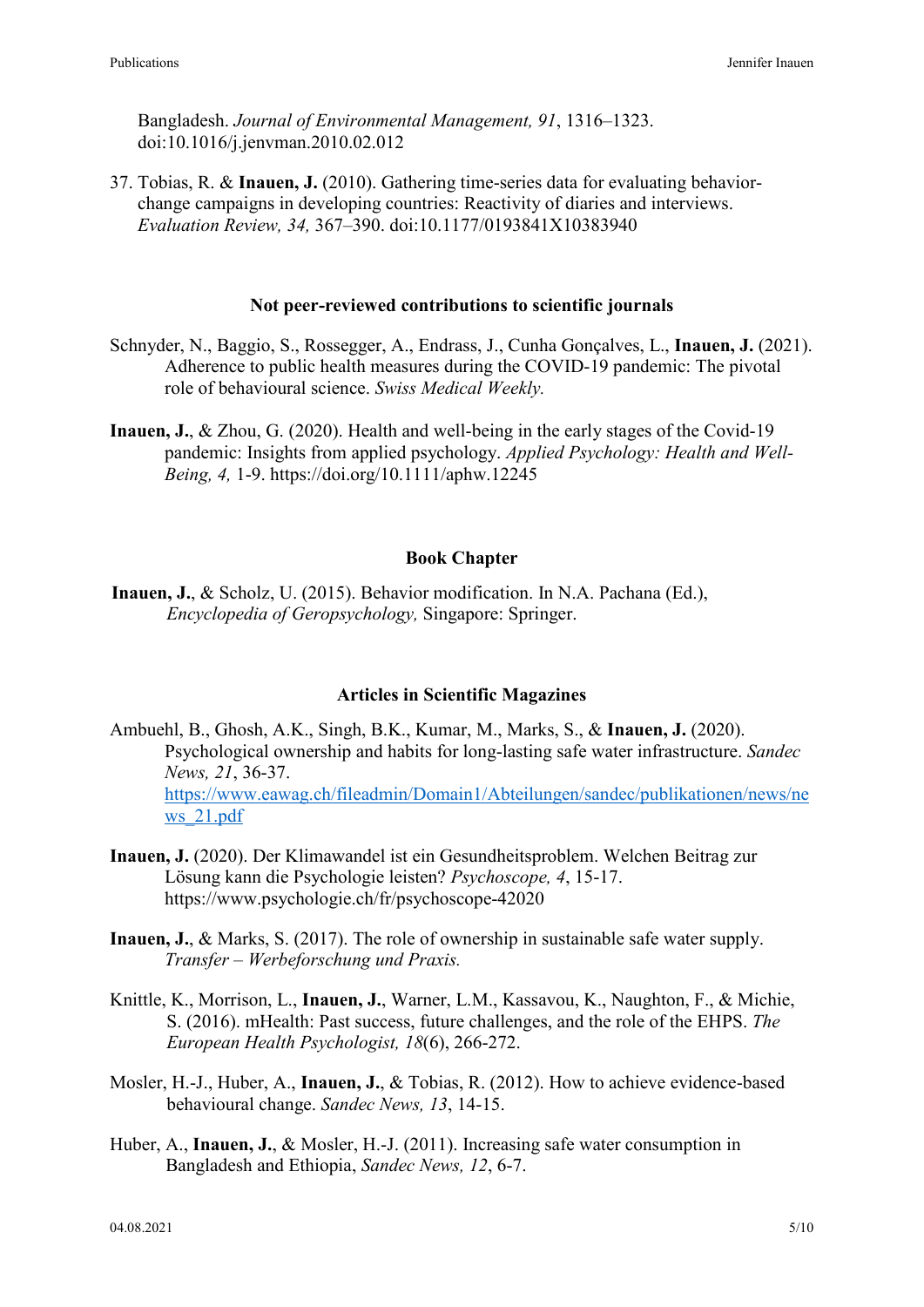Inauen, J., & Gonzalez, A. (2009). "In den Köpfen der Menschen muss etwas verändert werden, damit Umweltprobleme gelöst werden können!". Ein Interview mit einem Umweltpsychologen. *Forum der Geoökologie, 20*(2), 26-28.

## **Theses**

- **Inauen, J.** (2012). *Theory-based promotion of safe water consumption* (Unpublished doctoral thesis). Department of Psychology, University of Zurich, Zurich, Switzerland.
- **Inauen, J.** (2007). *How prompts and public commitment affect the use of solar water disinfection: A time series analysis* (Unpublished Master's Thesis). Department of Psychology, University of Zurich, Zurich, Switzerland

### **Other Publications**

Mosler, H.-J., Huber, A.C., **Inauen, J.**, & Tobias, R. (2015). A guide to behaviour change. In C.A. Johnson, & A. Bretzler (Eds.), *Geogenic contamination handbook – Addressing arsenic and fluoride in drinking water* (pp. 110-133), Swiss Federal Institut of Aquatic Science and Technology (Eawag), Dübendorf, Switzerland. Available at https://www.eawag.ch/en/research/humanwelfare/drinkingwater/wrq/geogeniccontamination-handbook/

### **Media Coverage** (Selected)

Corona und unsere Psyche

*Radio Neo1,* 24-27 August 20202

«Perfid ist, dass Süssgetränke überhaupt nicht sättigen» Welche Strategien helfen, von Snacks und Süssgetränken loszukommen, erklärt Gesundheitspsychologin Jennifer Inauen

*Tagesanzeiger*, 4 June 2018

«Wer nascht, ist noch kein Versager» Jennifer Inauen forscht nach Strategien, die uns helfen, der Lust auf Schokolade, Chips und Co. zu widerstehen

*Sonntagszeitung*, 27 March 2016

## **Oral Presentations at Scientific Conferences** (Selected: First-Authored)

- **Inauen, J.**, Bamert, M., Luethi, S.V., & Roethlisberger, S. (2021, June). *Investigating the relationship between acute stress and health behavior in daily life using mobile electrocardiography: A feasibility study.* Paper presented at the Conference of the Society for Ambulatory Assessment, Virtual Conference.
- **Inauen, J.**, & Bolger, N. (2021, April). *Can goal setting reduce sugary drink intake? A factorial randomized controlled trial of one-off and day-to-day goal setting.* Paper presented at the 42nd Annual Meeting & Scientific Sessions of the Society of Behavioral Medicine, Virtual Conference.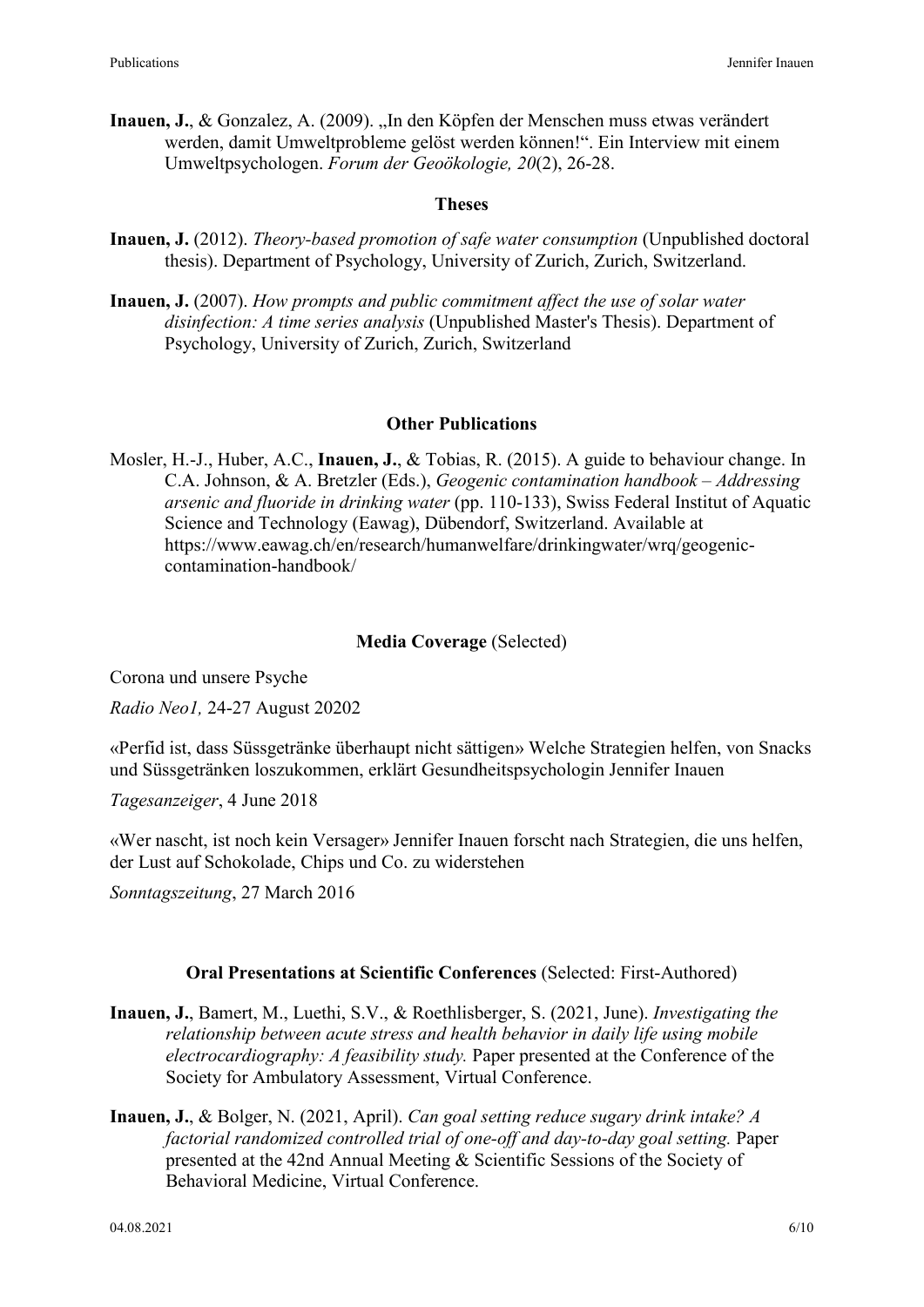- **Inauen, J.**, Berli, C., Stadler, G., Scholz, U., & Shrout, P.E. (2020, September). *Modeling the mechanisms of health behavior change interventions over time: Mediation analysis using intensive-longitudinal data.* Paper presented at the Centre for Behaviour Change Online Conference, London, UK.
- **Inauen, J.**, Scholz, U., & Bolger, N. (2019, September). *Can goal setting reduce sugarsweetened beverage consumption within persons? A micro-randomized trial.* Paper presented at the 16th SPS SGP SSP Conference, Bern, Switzerland.
- **Inauen, J.**, Scholz, U., & Bolger, N. (2019, September). *Within-person effects of goal setting: A micro-randomized trial to reduce sugar-sweetened beverage intake.* Paper presented at the 33rd Annual Conference of the European Health Psychology Society, Dubrovnik, Croatia.
- **Inauen, J.**, Amrein, M., Rackow, P., & Scholz, U. (2019, July). *Leveraging psychological theory and mobile technology for effective health promotion and prevention.* Paper presented at the 16<sup>th</sup> European Congress of Psychology, Moscow, Russia.
- **Inauen, J.**, Lilje, J., & Mosler, H.-J. (2019, June). *Refining health behavior change interventions by identifying active ingredients: A cluster-randomized controlled hand washing trial in rural Zimbabwe.* Paper presented at the 16<sup>th</sup> European Congress of Psychology, Moscow, Russia.
- **Inauen, J.**, Scholz, U., & Bolger, N. (2019, June). *Within-person effects of goal setting: A micro-randomized trial to reduce sugar-sweetened beverage intake.* Paper presented at the 6th Biennial Conference of the Society for Ambulatory Assessment, Syracuse NY, USA.
- **Inauen, J.**, Mosler, H.-J., Scholz, U., & Shrout, P.E. (2019, February). *Applying social psychological theory to improve behavioral interventions across cultures.* Paper presented at the Annual Convention of the Society for Personality and Social Psychology, Portland OR, USA.
- **Inauen, J.,** & Lilje, J. (2018, September). *"So lange ich meine Schutzkleidung trage, brauche ich nicht sorgsam mit Pestiziden umzugehen": Die Rolle verhaltensübergreifender Überzeugungen am Beispiel der Pestizidnutzung.* Paper presented at the 51. Kongress der Deutschen Gesellschaft für Psychologie, Frankfurt am Main
- **Inauen, J.**, Amrein, M., Rackow, P., & Scholz, U. (2018, June). *Social exchange in smartphone-based chat groups: Mechanisms of an mhealth intervention to promote healthy eating.* Paper presented at the 32nd Annual Conference of the European Health Psychology Society, Galway, Ireland
- **Inauen, J.**, Amrein, M., Rackow, P., & Scholz, U. (2018, June). *Social- and self-regulation in smartphone-based groups to promote healthy eating: Results from a randomized controlled trial.* Paper presented at the 29th International Congress of Applied Psychology, Montréal, Canada
- **Inauen, J.**, Lilje, J., & Mosler, H.-J. (2017, October). *Effectively promoting handwashing frequency through improving technique: A cluster-randomized trial in rural Zimbabwe.* Paper presented at the University of North Carolina Water & Health Conference, Chapel Hill, North Carolina, USA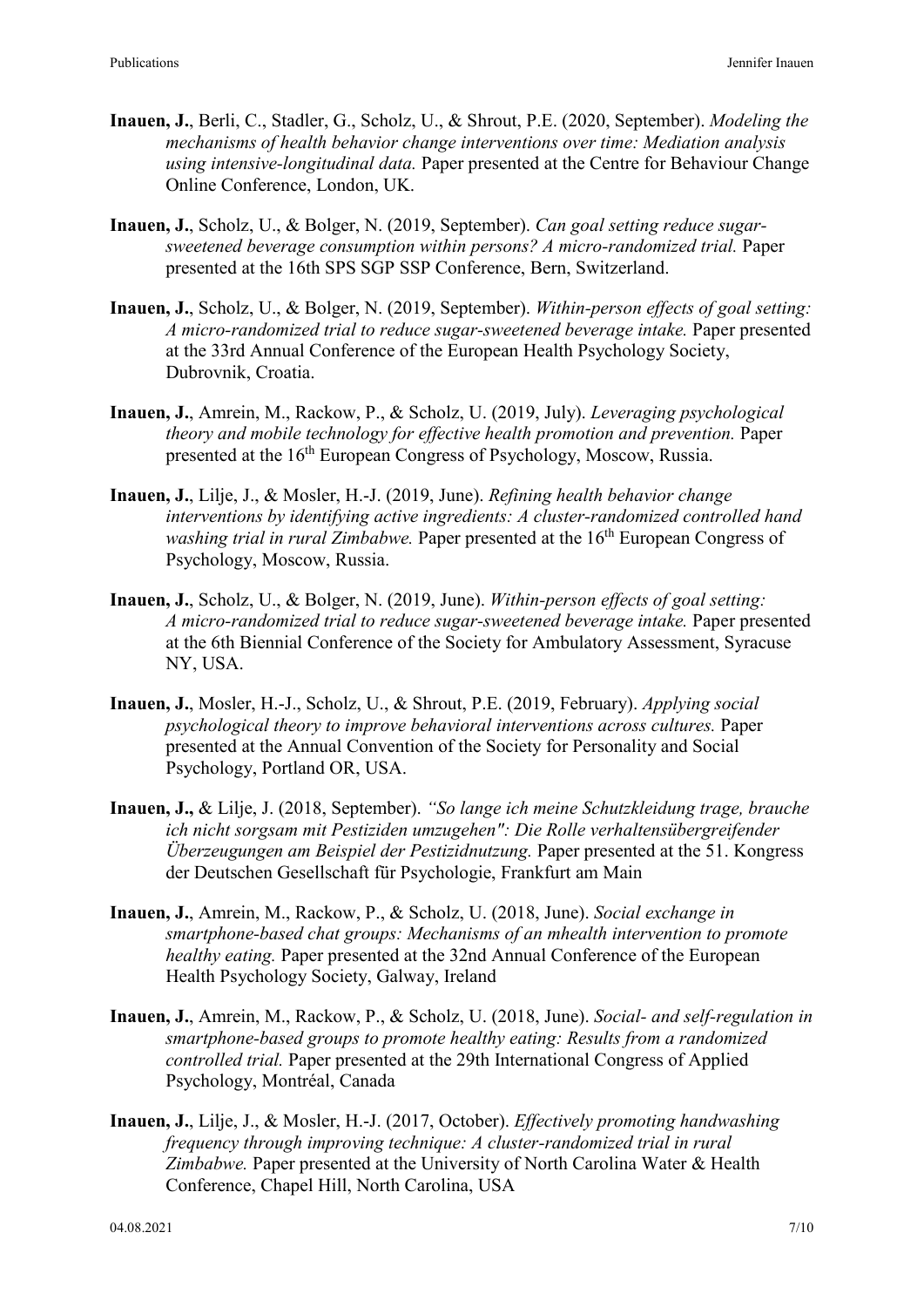- **Inauen, J.**, Bolger, N., Shrout, P.E., Stadler, G., Amrein, M., Rackow, P., & Scholz, U. (2017, September). *Can digital support groups promote healthy eating? A randomized trial in daily life.* Paper presented at the 15<sup>th</sup> Conference of the Swiss Psychological Society, Lausanne, Switzerland
- **Inauen, J.**, Bolger, N., Shrout, P.E., Stadler, G., Amrein, M., Rackow, P., & Scholz, U. (2017, August). *Can digital support groups promote healthy eating? A randomized trial in daily life.* Paper presented at the 31<sup>st</sup> Conference of the European Health Psychology Society, Padova, Italy
- **Inauen, J.**, & Marks, S. (2017). *Fostering ownership to promote sustainable safe water supply: A cluster-randomized trial.* Paper presented at the workshop "The Future of Ownership Research", Vienna University of Economics and Business, Vienna, Austria
- **Inauen, J.**, Bolger, N., Shrout, P.E., Stadler, G., Amrein, M., Rackow, P., & Scholz, U. (2017, February). *How do smartphone-based support groups promote healthy eating? An application of the 2-1-1 mediation model.* Paper presented at the Biennial Conference of the Society for Ambulatory Assessment, Esch-sur-Alzette, Luxembourg
- **Inauen, J.**, Bolger, N., Shrout, P.E., Stadler, G., Amrein, M., Rackow, P., & Scholz, U. (2017, February). *Using digital support groups to promote healthy eating in daily life.* Paper presented at the 3<sup>rd</sup> Digital Health Conference of the Center for Behavior Change, London, UK
- **Inauen, J.** (2016, October). *Using smartphones to foster social support by virtual strangers to promote healthy eating: A randomized controlled trial.* Paper presented at the World Cancer Congress, Paris, France
- **Inauen, J.**, Bolger, N., Shrout, P.E., Stadler, G., Amrein, M., Rackow, P., & Scholz, U. (2016, July). *With a little help from my "friends": Enhancing healthy eating with smartphone support groups.* Paper presented at the 31<sup>st</sup> International Concress of Psychology, Yokohama, Japan
- **Inauen, J.**, & Mosler, H.-J. (2015, May). *Theory-based promotion of safe water consumption: Long-term effects of two cluster-randomized trials in Bangladesh.* Paper presented at the 27th Convention of the Association for Psychological Science, New York, USA
- **Inauen, J.**, & Scholz, U. (2015, September). *Enhancing daily action control to promote healthy eating: An ecological momentary intervention.* Paper presented at the 29th Convention of the European Health Psychology Society, Limassol, Cyprus
- **Inauen, J.**, & Scholz, U. (2014, August). *Intention-behavior relations: An intraindividual perspective.* Paper presented at the 28th Conference of the European Health Psychology Society, Innsbruck, Austria
- **Inauen, J.**, Radtke, T., Rennie, L., Orbell, S., & Scholz, U. (2014, July). *Effects of thinking about physical activity and unhealthy eating: The role of negative affect.* Paper presented at the 28th International Congress of Applied Psychology (ICAP), Paris, France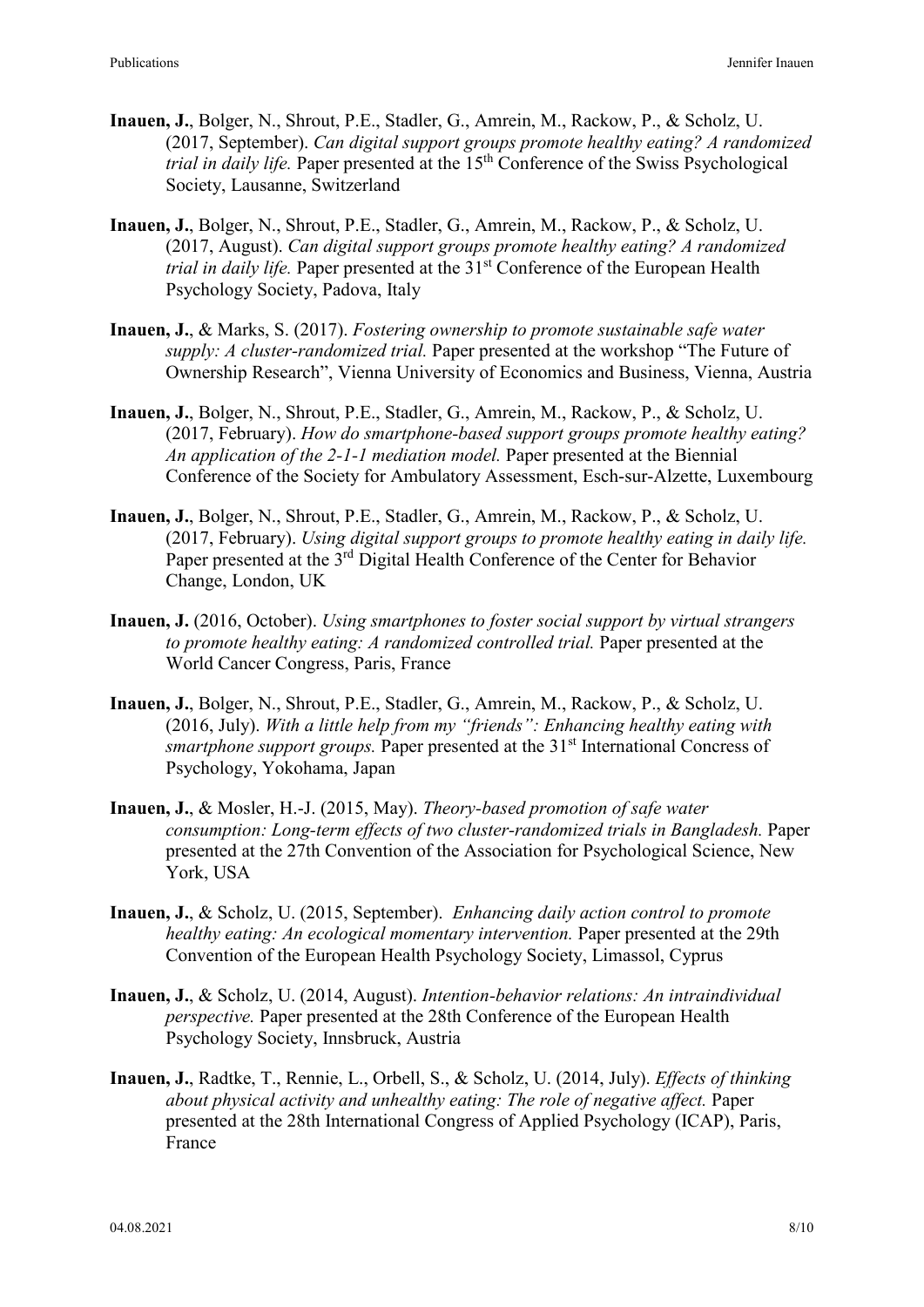- **Inauen, J.** (2014, July). *Differentiating users of arsenic-safe water options based on the Health Action Process Approach: A longitudinal study in Bangladesh.* Paper presented at the 28th International Congress of Applied Psychology (ICAP), Paris, France
- **Inauen, J.**, Radtke, T., Rennie, L., Orbell, S., & Scholz, U. (2013, September). *Die Macht der Vorstellung: Kompensatorische vs. Übertragungseffekte (vorgestellter) physischer Aktivität auf den Snackkonsum.* Paper presented at the 11th Congress of the Health Psychology Division of the German Psychological Society, Luxembourg, Luxembourg
- **Inauen, J.**, & Mosler, H.-J. (2013, July). *Sustainable promotion of safe water consumption: Long-term effects of interventions and mechanisms of behavior change.* Paper presented at the 27th Conference of the European Health Psychology Society (EHPS), Bordeaux, France
- **Inauen, J.** (2012, October). *Behavior-change interventions to promote arsenic-safe water consumption in Bangladesh: What works and what does not?* Paper presented at the 2012 Water and Health Conference, Chapel Hill, NC, USA
- **Inauen, J.** (2012, October). *Behavior-change interventions to promote arsenic-safe water consumption in Bangladesh: What works and what does not?* Paper presented at the 2012 Water and Health Conference, Chapel Hill, NC, USA
- **Inauen, J.**, & Hossain, M. M. (2012, August). *Behavior change techniques to enhance arsenic-safe water consumption in Bangladesh.* Paper presented at the 3rd International Conference on Research for Development (ICRD), Bern, Switzerland
- **Inauen, J.** (2012, August). *When and how a coping planning intervention affects safe water consumption: A moderated mediation analysis.* Paper presented at the 26th Conference of the European Health Psychology Society (EHPS), Prague, Czech Republic
- **Inauen, J.** (2011, September). *Developing theory-based public health interventions to enhance habitual arsenic-safe water consumption in Bangladesh.* Paper presented at the 25th Conference of the European Health Psychology Society (EHPS), Crete, **Greece**
- **Inauen, J.**, & Mosler, H.-J. (2010, July). *Risky consumption of drinking water: Predicting the use of arsenic-safe drinking water options in Bangladesh.* Paper presented at the 27th International Congress of Applied Psychology, Melbourne, Australia
- **Inauen, J.**, & Tobias, R. (2009, September). *Monitoring dynamic processes in environmental psychology. First applications of a method for collecting time-series data during behavior-change campaigns in Cuba and Bolivia.* Paper presented at the 8th Biennial Conference on Environmental Psychology, Zurich, Switzerland
- **Inauen, J.**, & Blöchliger, O. R. (2009, July). *Personal, social, and situational factors influencing acceptance and use of arsenic-free deep tubewells in Bangladesh.* Paper presented at the 11th European Congress of Psychology, Oslo, Norway

### **Poster Presentations at Scientific Conferences** (Selected: First-Authored)